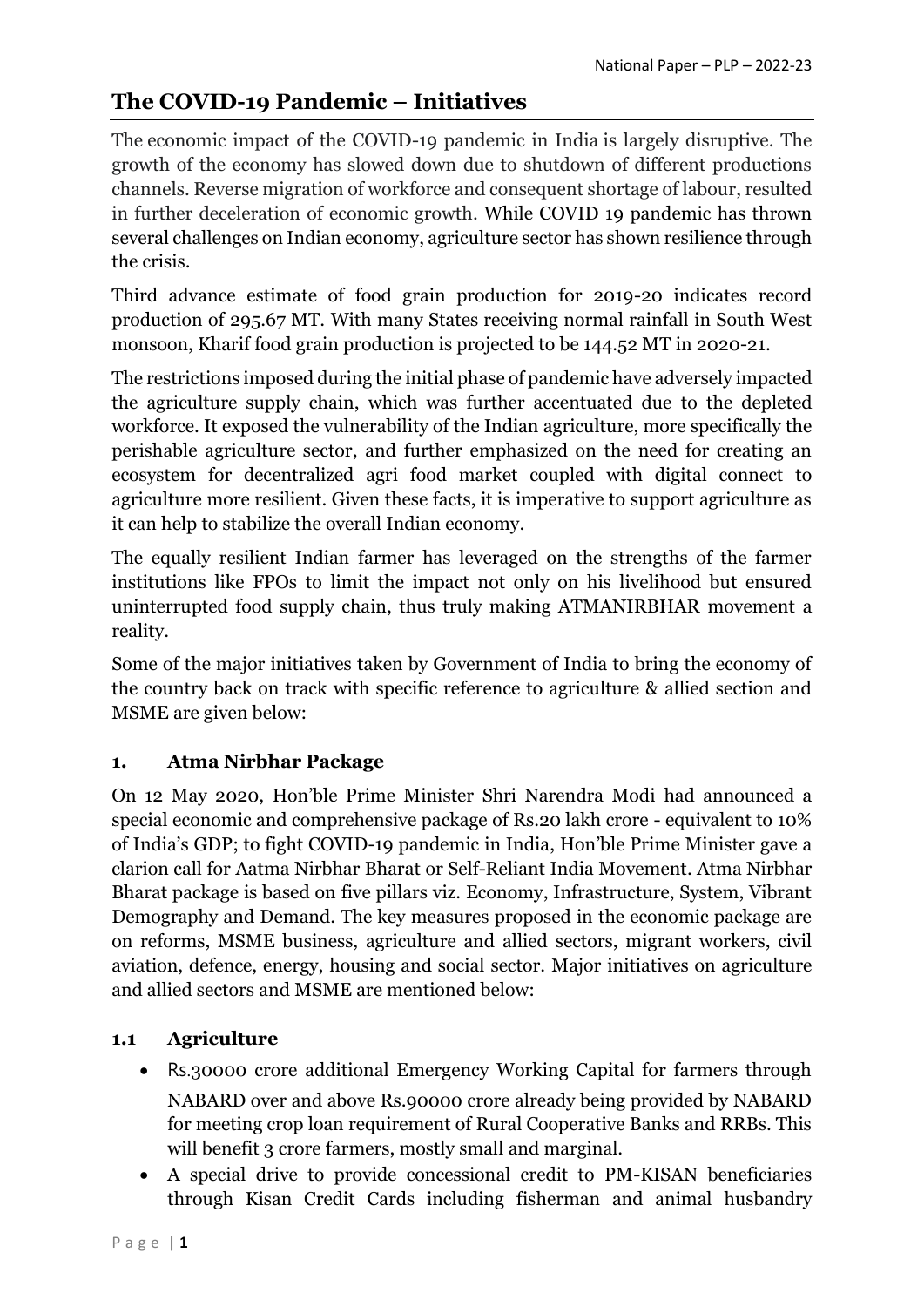farmers. This measure will provide additional liquidity of `2 lakh crore to 2.5 crore farmers

Facilitated fund Transfer of `18700 crores under PM-KISAN.

## **1.2 Animal Husbandry**

During Lockdown, demand for milk reduced by 20-25%. To boost the sector following measures were announced under Atma Nirbhar Package:

- 560 lakh litre per day (LLPD) procured by cooperatives against daily sale of 360 LLPD.
- Total 1110 million litres extra milk procured ensuring payment of `4100 crore.
- Announced a new scheme to provide interest subvention  $@2\%$  per annum to dairy cooperatives for 20-21. Additional 2% p.a incentive on prompt payment/interest servicing. This scheme will unlock 5000 crore additional liquidity, benefitting 2 crore farmers.

## **1.3 Fisheries**

All 4 COVID related announcements as mentioned below for fisheries were implemented:

- Validity of Sanitary Import Permits (SIPs) for import of Shrimp Broodstock extended by 3 months
- Condoned delay up to 1 month in arrival of Brood stock consignments.
- Allowed rebooking of Quarantine cubicles for cancelled consignments with no additional charges.
- Verification of documents and grant of NOC for Quarantine relaxed from 7 days to 3 days.
- Registration of 242 Registered Shrimp hatcheries and Nauplii Rearing Hatcheries expiring on 31.03.2020 extended for 3 months.
- Operations of Marine Capture Fisheries and Aquaculture relaxed to cover Inland Fisheries.

## **1.4 Businesses including MSMEs**

- Businesses/MSMEs were badly hit due to COVID 19 pandemic and need additional funding to meet operational liabilities built up, buy raw material and restart business. To meet the requirement, '3 lakh crore collateral free Automatic Loan facilities for Business, including MSME was announced under the package.
- **Subordinate Debt for MSMEs:** GoI will facilitate provision of `20000 crore as subordinate debt for the stressed MSMEs. Two lakh MSMEs are likely to benefit in this drive. Functioning MSMEs, which are NPA or are stressed will be eligible. Government will provide a support of `4000 crore to CGTMSE and CGTMSE will provide partial Credit Guarantee support to Banks.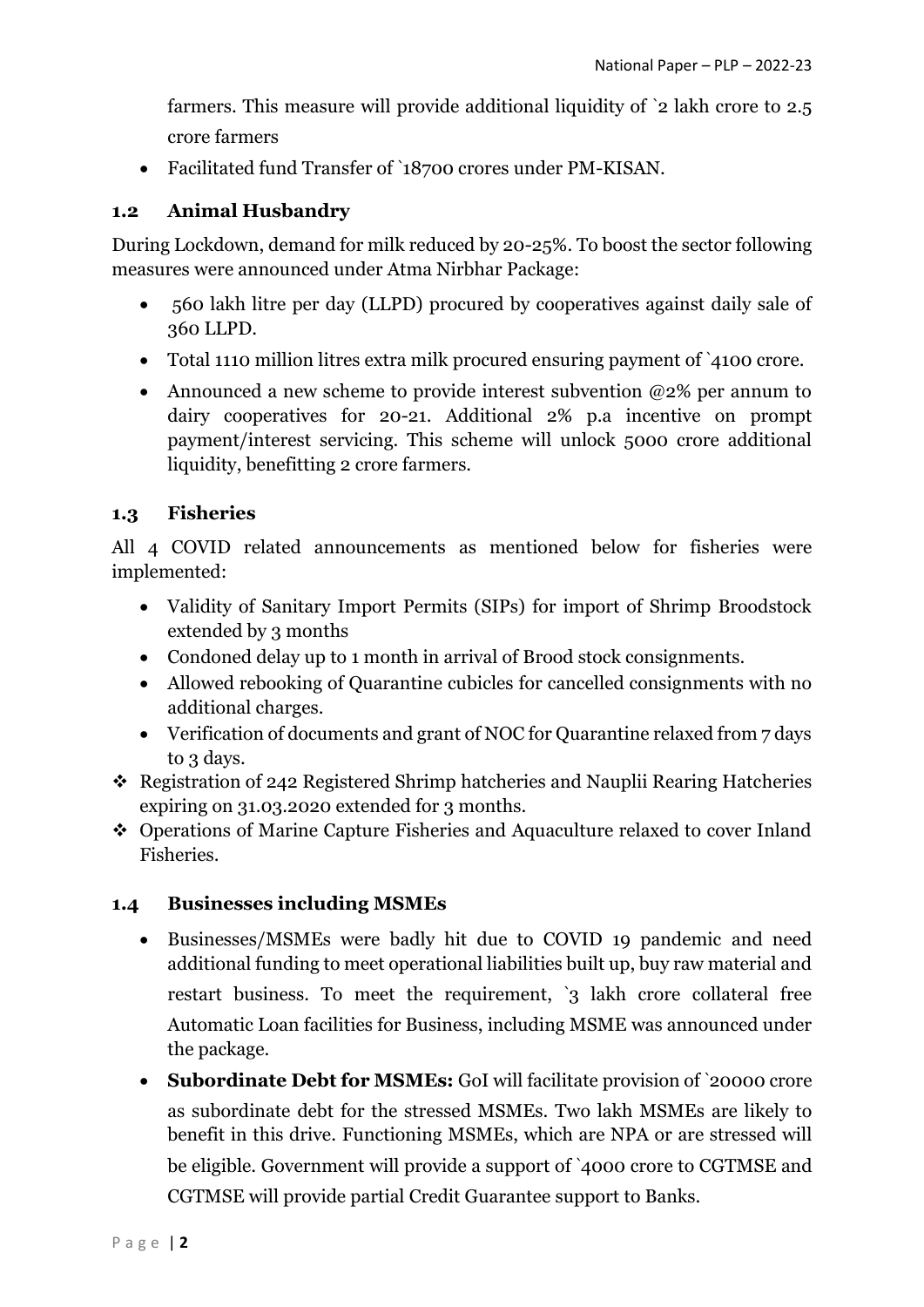## **`50000 crore equity infusion through MSME Fund of Funds:** A Fund

of Funds with Corpus of `10000 crore will be set up to provide equity funding to MSMEs with growth potential and viability. FoF will be operated through a Mother Fund and few daughter funds. Fund structure will help leverage `50000 crore of funds at daughter funds level. This will help to expand MSME size as well as capacity. This will encourage MSMEs to get listed on main board of Stock Exchanges.

 **New definition of MSMEs**: It was announced that definition of MSMEs will be revised. Investment limit will be revised upwards and additional criteria of turnover also being introduced. The distinction between manufacturing and service sector to be eliminated. GoI will bring in necessary amendments to law in this regard.

## **2. Agriculture Infrastructure Fund**

2.1 The role of infrastructure is crucial for agriculture development and for taking the production dynamics to the next level. It is only through the development of infrastructure, especially at the post-harvest stage that the produce can be optimally utilized with opportunity for value addition and fair deal for the farmers. Development of such infrastructure shall also address the vagaries of nature, the regional disparities, and realization of full potential of our limited land resource. In view of above, the

Hon'ble Finance Minister on 15.05.2020 announced `1 lakh crore Agri Infrastructure

Fund (AIF) for farm-gate infrastructure for farmers. Financing facility of Rs.1,00,000 crore will be provided for funding Agriculture Infrastructure Projects at farm-gate & aggregation points (Primary Agricultural Cooperative Societies, Farmers Producer Organizations, Agriculture entrepreneurs, Start-ups, etc.). Accordingly, DAC&FW has formulated the Central Sector Scheme to mobilize a medium-long term debt financing facility for investment in viable projects relating to postharvest management infrastructure and community farming assets through incentives and financial support.

## **2.2 Objectives of the Scheme**

To mobilize a medium -long term debt finance facility for investment in viable projects for post-harvest management Infrastructure and community farming assets through incentives and financial support in order to improve agriculture infrastructure in the country. This financing facility will have numerous benefits for all the stakeholders in the agriculture eco-system.

## **a. Farmers (including FPOs, PACS, Marketing Cooperative Societies, Multipurpose cooperative societies)**

 Improved marketing infrastructure to allow farmers to sell directly to a larger base of consumers and hence, increase value realization for the farmers. This will improve the overall income of farmers.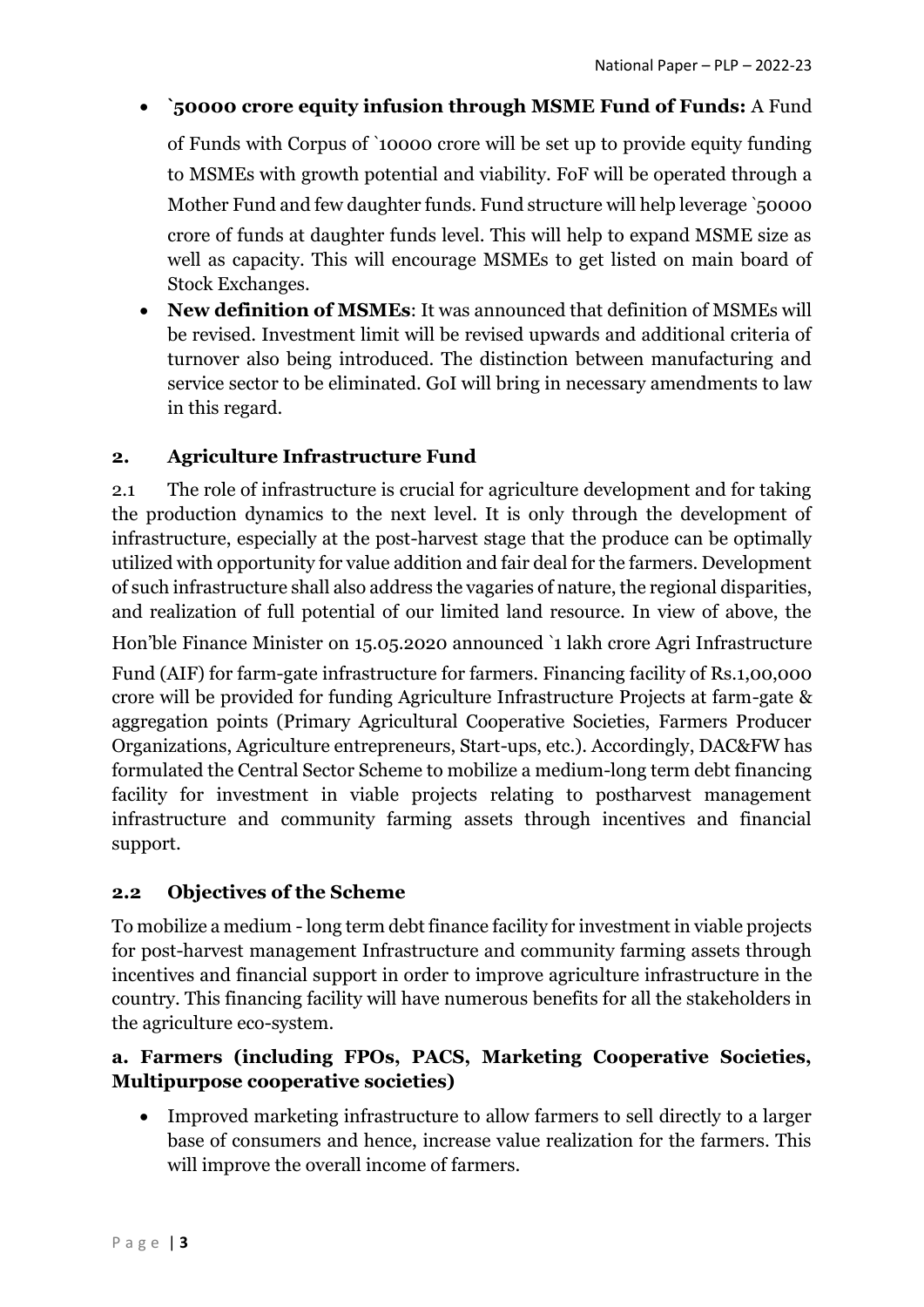- With investments in logistics infrastructure, farmers will be able to sell in the market with reduced post-harvest losses and a smaller number of intermediaries. This further will make farmers independent and improve access to market.
- With modern packaging and cold storage system access, farmers will be able to further decide when to sell in the market and improve realization.
- Community farming assets for improved productivity and optimization of inputs will result in substantial savings to farmers

### **b. Government**

- Government will be able to direct priority sector lending in the currently unviable projects by supporting through interest subvention, incentive and credit guarantee. This will initiate the cycle of innovation and private sector investment in agriculture.
- Due to improvements in post-harvest infrastructure, government will further be able to reduce national food wastage percentage thereby enable agriculture sector to become competitive with current global levels.
- Central/State Government Agencies or local bodies will be able to structure viable PPP projects for attracting investment in agriculture infrastructure.

## **c. Agri entrepreneurs and startups**

- With a dedicated source of funding, entrepreneurs will push for innovation in agriculture sector by leveraging new age technologies including IoT, AI, etc.
- It will also connect the players in ecosystem and hence, improve avenues for collaboration between entrepreneurs and farmers.

#### **d. Banking ecosystem**

- With Credit Guarantee, incentive and interest subvention lending institutions will be able to lend with a lower risk. This scheme will help to enlarge their customer base and diversification of portfolio.
- Refinance facility will enable larger role for cooperative banks and RRBs.

#### **e. Consumers**

 With reduced inefficiencies in post-harvest ecosystem, key benefit for consumers will be a larger share of produce reaching the market and hence, better quality and prices. Overall, the investment via the financing facility in agriculture infrastructure will benefit all the eco-system players.

#### **2.3 Implementation Period of Scheme**

The Scheme will be operational from 2020-21 to 2029-30. Disbursement in four years starting with sanction of `10000 crore in the first year and Rs.30000 crore each in next three financial years. Moratorium for repayment under this financing facility may vary subject to minimum of 6 months and maximum of 2 years.